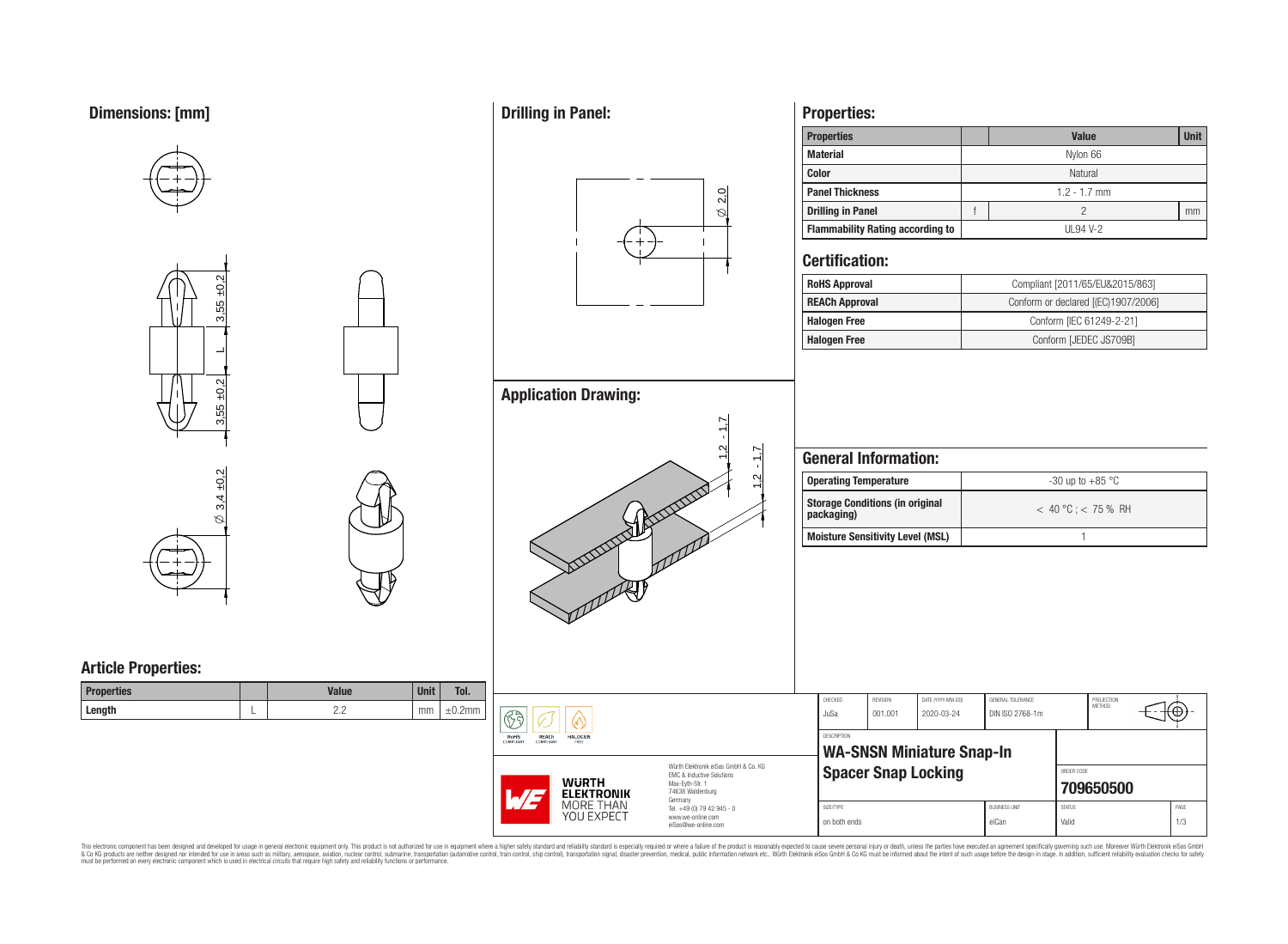## **Cautions and Warnings:**

### **The following conditions apply to all goods within the product series of WA-SNSN of Würth Elektronik eiSos GmbH & Co. KG:**

#### **General:**

- This mechanical component is designed and manufactured for use in general electronic equipment.
- Würth Elektronik must be asked for written approval (following the PPAP procedure) before incorporating the components into any equipment in fields such as military, aerospace, aviation, nuclear control, submarine, transportation (automotive control, train control, ship control), transportation signal, disaster prevention, medical, public information network, etc. where higher safety and reliability are especially required and/or if there is the possibility of direct damage or human injury.
- Mechanical components that will be used in safety-critical or high-reliability applications, should be pre-evaluated by the customer.
- The component is designed and manufactured to be used within the datasheet specified values. If the usage and operation conditions specified in the datasheet are not met, the component may be damaged or dissolved.
- Do not drop or impact the components, the component may be damaged.<br>• Wirth Elektronik products are qualified according to international standard
- Würth Elektronik products are qualified according to international standards, which are listed in each product reliability report. Würth Elektronik does not warrant any customer qualified product characteristics beyond Würth Elektroniks' specifications, for its validity and sustainability over time.
- The responsibility for the function of the application of the customer specific products and use in a particular customer design is always the full and autonomous responsibility of the customer. All technical specification for standard products also apply to customer specific products.

#### **Product Specific:**

#### **Cleaning and Washing:**

- Washing agents used during the production to clean the customer application might damage or change the characteristics of the components. Washing agents may have a negative effect on the long-term functionality of the product.
- Using a brush during the cleaning process may damage the component. Therefore, we do not recommend using a brush during the PCB cleaning process.

#### **Potting and Coating:**

• If the product is potted in the customer application, the potting material might shrink or expand during and after hardening. Shrinking could lead to an incomplete seal, allowing contaminants into the components. Expansion could damage the components. We recommend a manual inspection after potting or coating to avoid these effects.

#### **Storage Conditions:**

- A storage of Würth Elektronik products for longer than 12 months is not recommended. Within other effects, the terminals may suffer degradation, resulting in bad processability. Therefore, all products shall be used within the period of 12 months based on the day of shipment.
- Do not expose the components to direct sunlight.<br>• The storage conditions in the original packaging
- The storage conditions in the original packaging are defined according to DIN EN 61760-2.
- The storage conditions stated in the original packaging apply to the storage time and not to the transportation time of the components.

#### **Packaging:**

• The packaging specifications apply only to purchase orders comprising whole packaging units. If the ordered quantity exceeds or is lower than the specified packaging unit, packaging in accordance with the packaging specifications cannot be ensured.

#### **Handling:**

- The maximum permissible torques must be complied with to prevent mechanical destruction of the component and PCB.
- If a component is pre-assembled with an adhesive tape, the adhesive duration cannot be guaranteed. This depends on the surface where the component will be mounted on. It also depends on the environmental conditions the component is exposed to. The customer has to evaluate this for his specific application.
- Violation of the technical product specifications will void the warranty.
- Coated metal parts may have spots and/or deposits because of the rinsing and drying process during plating. The storage and processability are not affected.
- The temperature rise of the component must be taken into consideration. The operating temperature is comprised of ambient temperature and temperature rise of the component.The operating temperature of the component shall not exceed the maximum temperature specified.

These cautions and warnings comply with the state of the scientific and technical knowledge and are believed to be accurate and reliable. However, no responsibility is assumed for inaccuracies or incompleteness.

| 63<br>W<br><b>REACh</b><br>RoHS<br><b>HALOGEN</b><br><b>COMPLIANT</b><br>FREE<br>COMPLIANT |                                                                                                                                                                           | CHECKED<br>JuSa                                        | <b>REVISION</b><br>001.001                                             | DATE (YYYY-MM-DD)<br>2020-03-24 | GENERAL TOLERANCE<br>DIN ISO 2768-1m |  | PROJECTION<br>METHOD          |                        | ᠇ᡃᡕᡦᠦᡟ                  |  |             |
|--------------------------------------------------------------------------------------------|---------------------------------------------------------------------------------------------------------------------------------------------------------------------------|--------------------------------------------------------|------------------------------------------------------------------------|---------------------------------|--------------------------------------|--|-------------------------------|------------------------|-------------------------|--|-------------|
|                                                                                            |                                                                                                                                                                           | <b>DESCRIPTION</b><br><b>WA-SNSN Miniature Snap-In</b> |                                                                        |                                 |                                      |  |                               |                        |                         |  |             |
|                                                                                            | Würth Flektronik eiSos GmbH & Co. KG<br>FMC & Inductive Solutions<br><b>WURTH</b><br>Max-Evth-Str. 1<br>74638 Waldenburg<br>$\overline{\phantom{a}}$<br><b>ELEKTRONIK</b> |                                                        | Germany                                                                | <b>Spacer Snap Locking</b>      |                                      |  |                               |                        | ORDER CODE<br>709650500 |  |             |
|                                                                                            |                                                                                                                                                                           | MORE THAN<br>YOU EXPECT                                | Tel. +49 (0) 79 42 945 - 0<br>www.we-online.com<br>eiSos@we-online.com | SIZE/TYPE<br>on both ends       |                                      |  | <b>BUSINESS UNIT</b><br>eiCan | <b>STATUS</b><br>Valid |                         |  | PAGE<br>2/3 |

This electronic component has been designed and developed for usage in general electronic equipment only. This product is not authorized for use in equipment where a higher safety standard and reliability standard si espec & Ook product a label and the membed of the seasuch as marked and as which such a membed and the such assume that income in the seasuch and the simulation and the such assume that include to the such a membed and the such